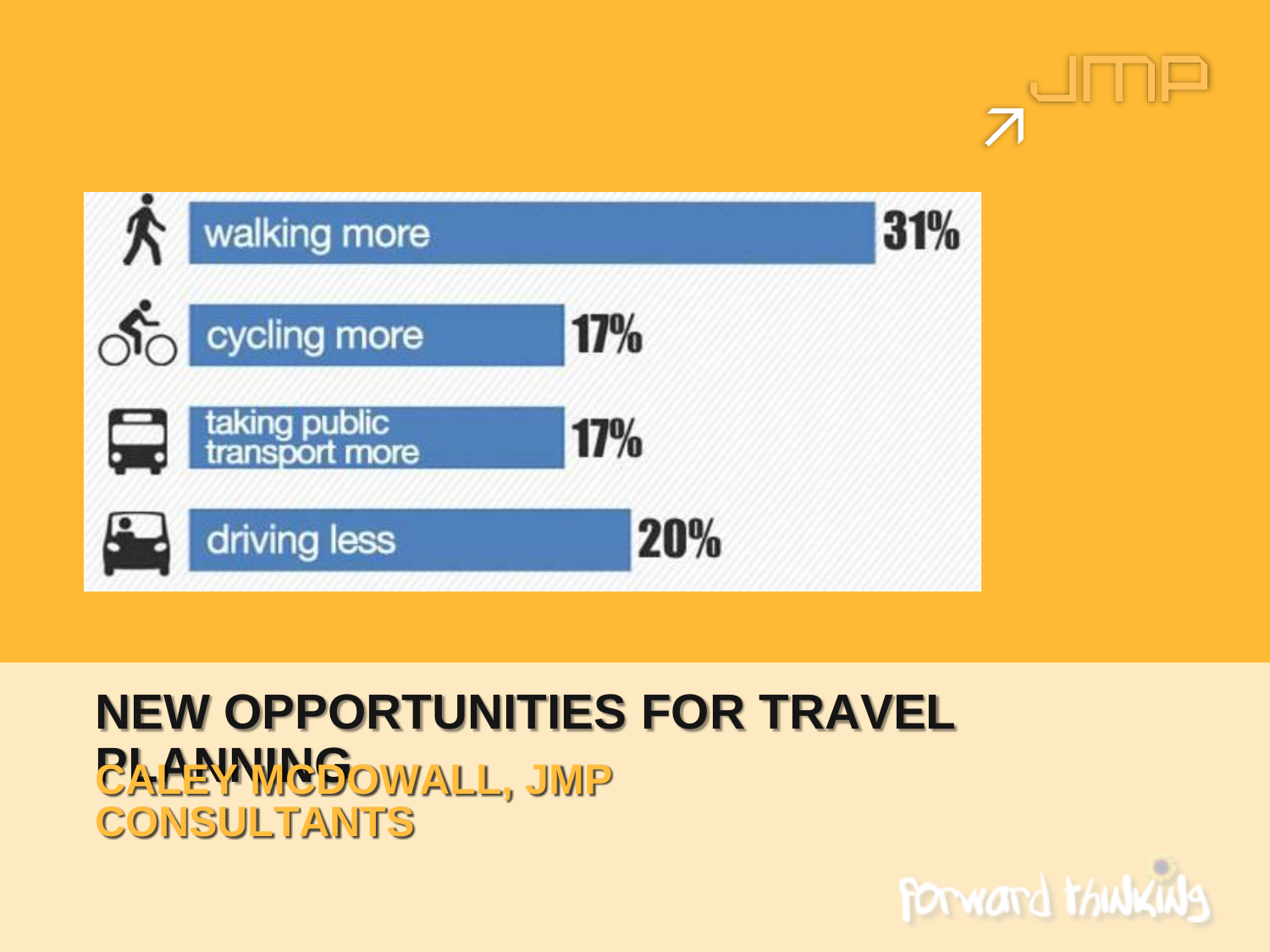

- **7** Public sector budget pressures and increased scrutiny to deliver best value
- Sustainable travel enjoying increasing levels of political support due to contribution to many policy outcomes
- **7** Universities and colleges face increased competition to attract students (and staff)
- **7** Quality of life a factor, but so too is being able to access education conveniently and cheaply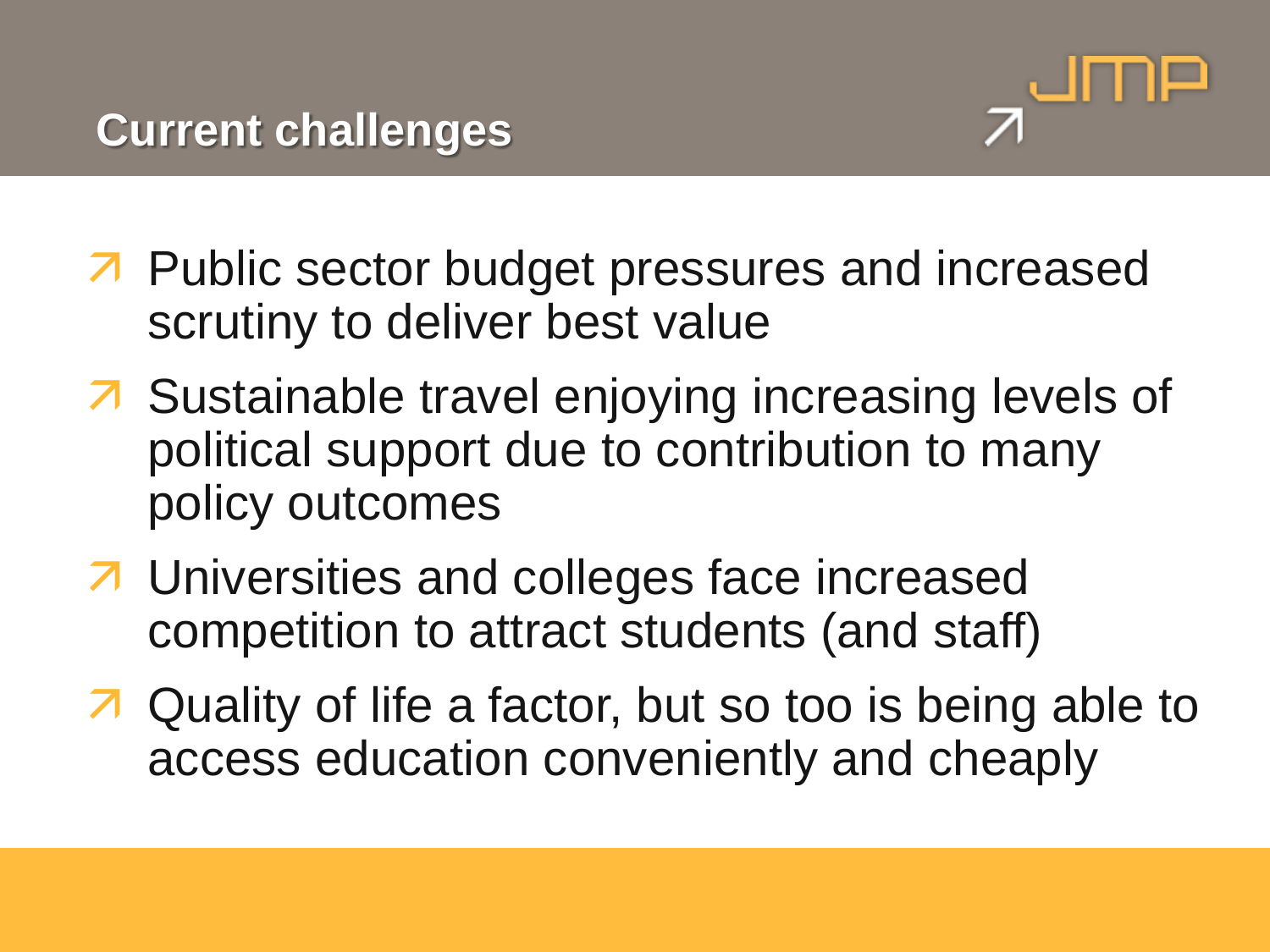$\overline{\mathcal{L}}$ 

- **7** Site accessibility
- **7** Health and wellbeing of students/staff
- **7** Carbon and CSR targets
- **7** Relief of car parking pressures
- *Saving money from business travel*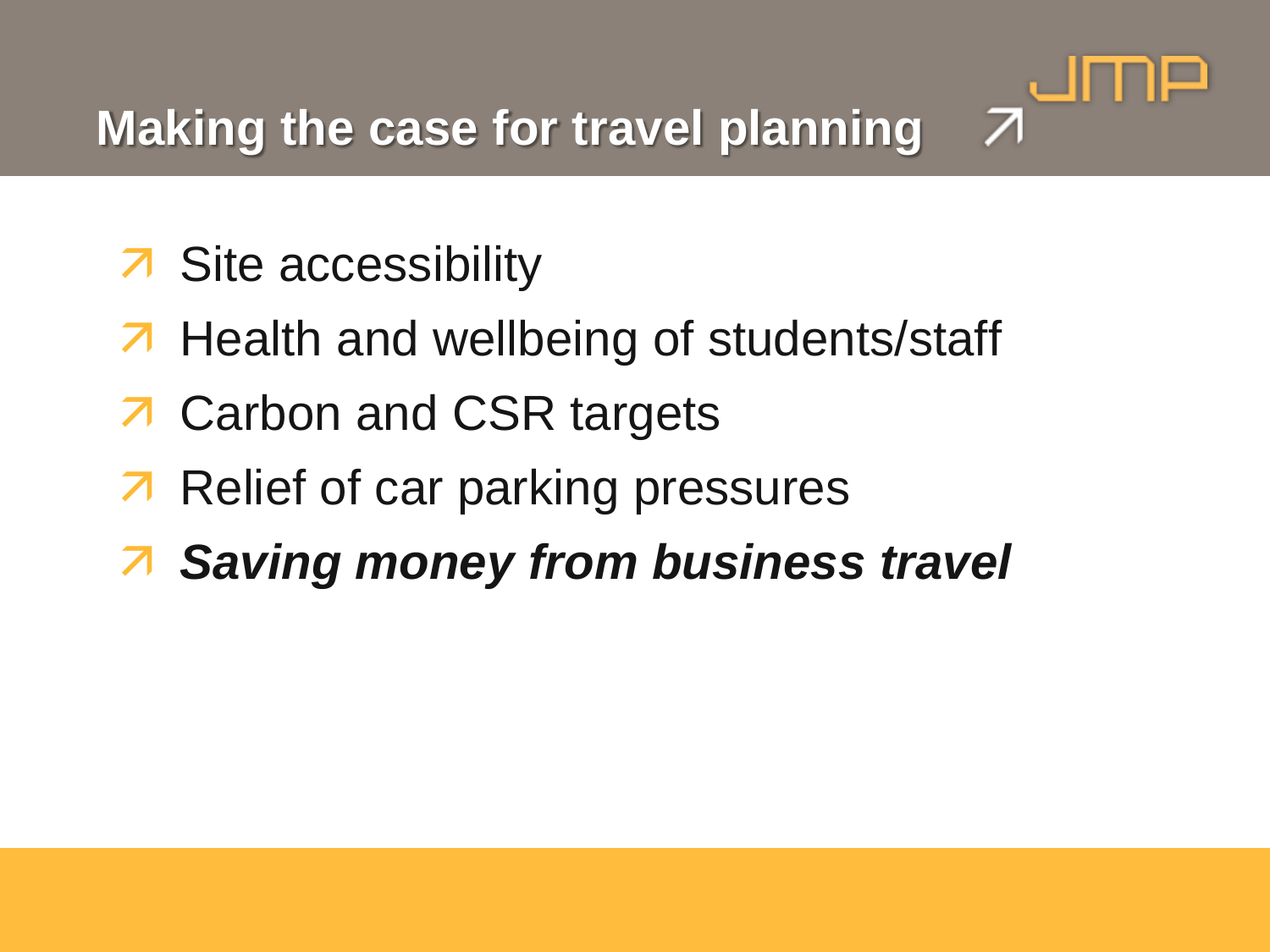

- **7** Universities applying academic expertise and innovation to own operations
- **7** Smarter Choices, Smarter Places
- **7** Growing comfort with access rather than ownership
- **Big data to understand when, where and how people** travel
- **7** Social media is a proven and powerful means of communication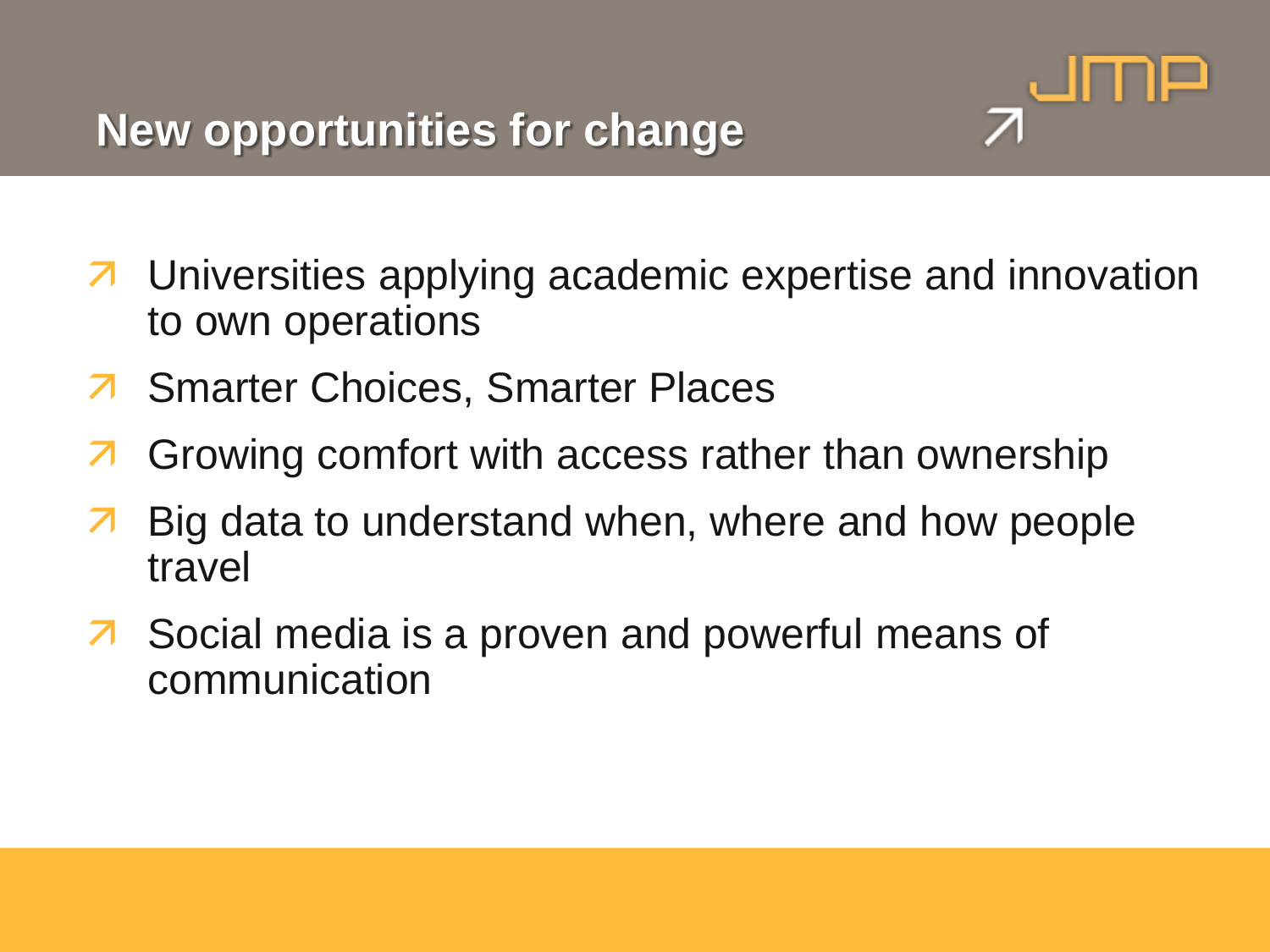

- 63% of adult population in Scotland own a smartphone
- 37% of internet users use smartphone to go online (up from 21% in 2014 and overtaken the laptop)
- 52% of UK population regularly use social media
- **7** Twitter is the world's 3<sup>rd</sup> largest search engine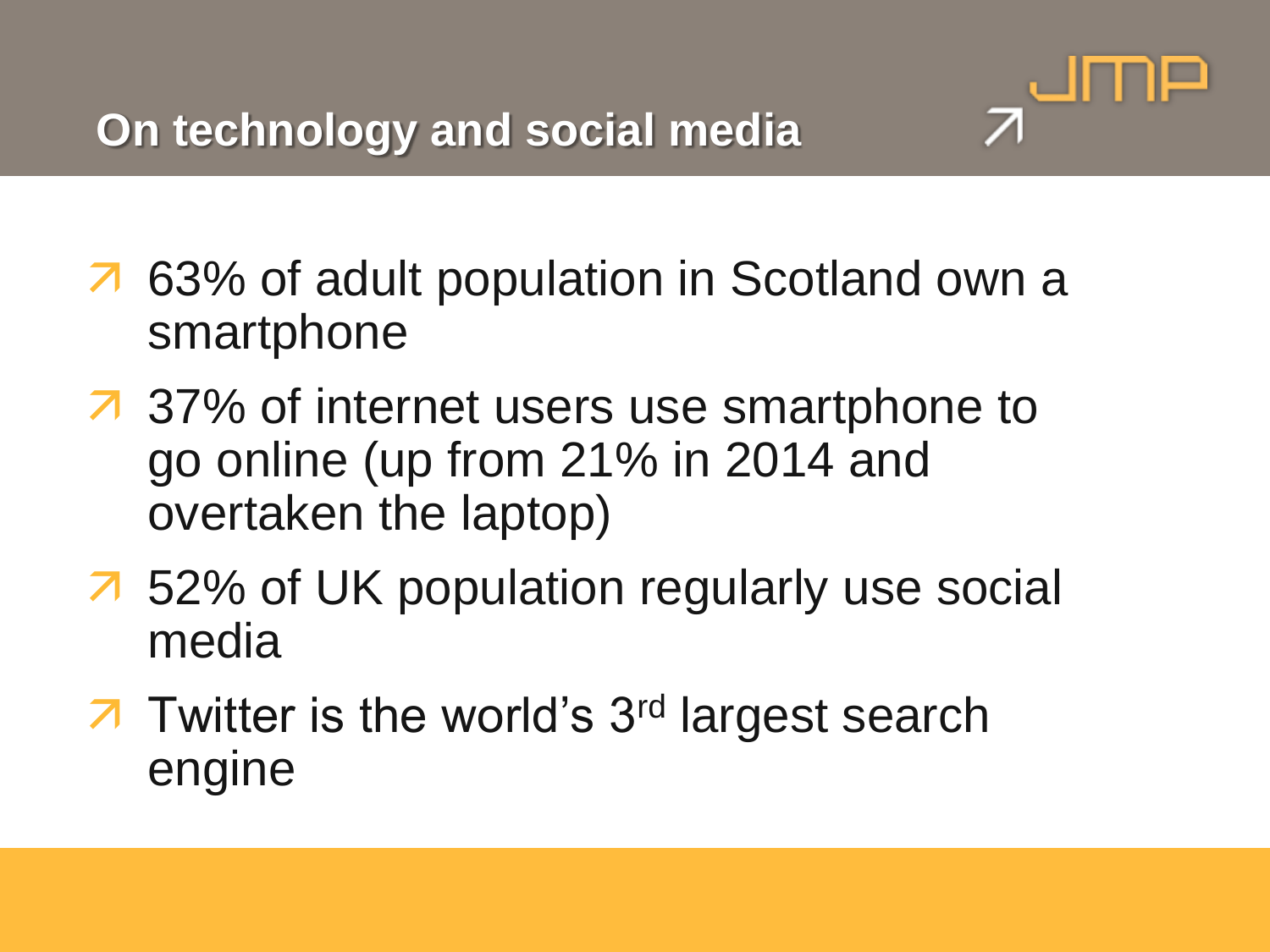

- Strong opportunities exist for travel planning going forward
- **7** But we (still!) need to do better at making the case
- **T** More needs to be done to bring industry practice in line with broader societal developments, and to keep up with rapid pace of change